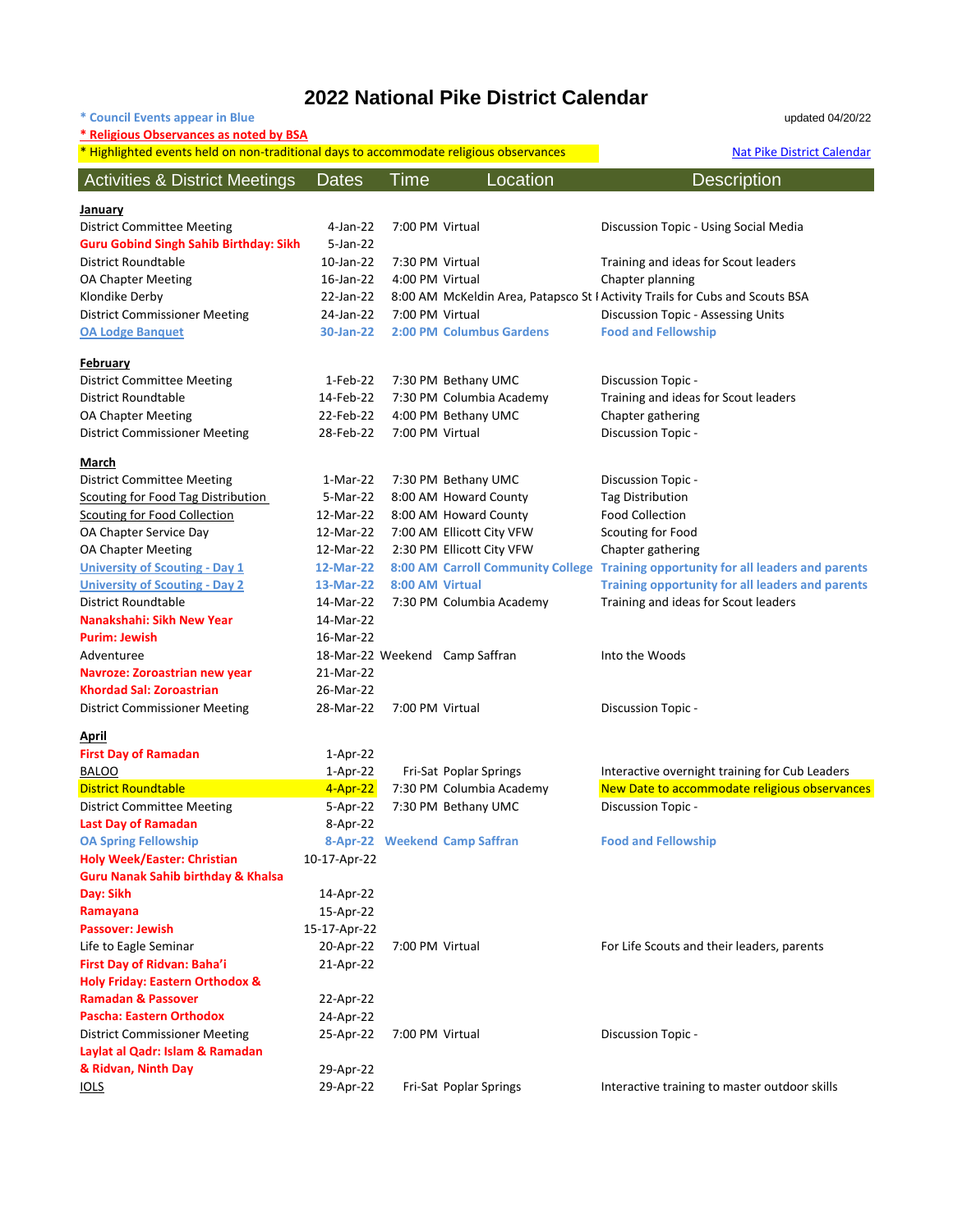### **2022 National Pike District Calendar**

| * Council Events appear in Blue                                                        |              |                    |                                                         | updated 04/20/22                               |  |
|----------------------------------------------------------------------------------------|--------------|--------------------|---------------------------------------------------------|------------------------------------------------|--|
| * Religious Observances as noted by BSA                                                |              |                    |                                                         |                                                |  |
| * Highlighted events held on non-traditional days to accommodate religious observances |              |                    |                                                         | <b>Nat Pike District Calendar</b>              |  |
| <b>Activities &amp; District Meetings</b>                                              | <b>Dates</b> | ⊺ime               | Location                                                | <b>Description</b>                             |  |
| May                                                                                    |              |                    |                                                         |                                                |  |
| Eid al Fitr: Islam                                                                     | 1-2-May-22   |                    |                                                         |                                                |  |
| <b>OA Chapter Meeting</b>                                                              | 1-May-22 TBD |                    | Orioles Game                                            | <b>Combines April and May Gathering</b>        |  |
| <b>Council Venturing Banquet</b>                                                       | $1-May-22$   | <b>5:00 PM TBD</b> |                                                         | <b>Recognition for Senior Youth Programs</b>   |  |
| <b>District Committee Meeting</b>                                                      | $3-Mav-22$   |                    | 7:30 PM Bethany UMC                                     | <b>Annual Business Meeting</b>                 |  |
| Program Launch                                                                         | $9-Mav-22$   |                    | 7:00 PM Wilde Lake High School                          | Ideas for your program year                    |  |
| <b>Council Recognition Banquet</b>                                                     | 17-May-22    |                    | 7:00 PM Martin's West                                   | <b>Celebrate a successful year of Scouting</b> |  |
| <b>District Commissioner Meeting</b>                                                   | 23-May-22    | 7:00 PM Virtual    |                                                         | <b>Discussion Topic -</b>                      |  |
| We Remember                                                                            | 27-May-22    |                    | 6:00 PM Baltimore National Cemeter Remembering Veterans |                                                |  |
| June                                                                                   |              |                    |                                                         |                                                |  |
| <b>Ghallughara Day: Sikh</b>                                                           | $4$ -Jun-22  |                    |                                                         |                                                |  |

| <b>Shavuot: Jewish</b>                      | 4-5-Jun-22 |                                                    |                                                |
|---------------------------------------------|------------|----------------------------------------------------|------------------------------------------------|
| <b>Nentico Centennial Gala</b>              | 5-Jun-22   | <b>Martin's West</b>                               |                                                |
| <b>District Dinner</b>                      | 7-Jun-22   | 6:00 PM Bethany UMC                                | Recognizing District Award of Merit Recipients |
| <b>OA Chapter Meeting</b>                   | 12-Jun-22  | 4:00 PM Bethany UMC                                | Chapter gathering                              |
| District Roundtable                         | 13-Jun-22  | 7:30 PM Columbia Academy                           | Training and ideas for Scout leaders           |
| <b>Guru Arjan Sahib Martyrdom Day: Sikh</b> | 16-Jun-22  |                                                    |                                                |
| <b>District Commissioner Meeting</b>        | 27-Jun-22  | 7:00 PM Virtual                                    | Discussion Topic -                             |
| Cub Scout Day Camp                          | 27-Jun-22  | 8:00 AM Howard County Fairgrounds June 27 - July 1 |                                                |

### **July**

| <b>OA Lodge Picnic</b>               |              | 2-Jul-22 12:00 PM Camp Saffran | <b>Food and fellowship</b>              |
|--------------------------------------|--------------|--------------------------------|-----------------------------------------|
| <b>District Committee Meeting</b>    | $5$ -Jul-22  | NO MEETING                     | NA                                      |
| Eid al Adha: Islam                   | 8-9-Jul-22   |                                |                                         |
| District Roundtable                  | $11$ -Jul-22 | NO MEETING                     | NA                                      |
| <b>Fishing Tournament</b>            | 16-Jul-22    | 8:30 AM Centennial Lane        | Fun day of fishing for the whole family |
| <b>District Commissioner Meeting</b> | 25-Jul-22    | NO MEETING                     | ΝA                                      |

#### **August**

| <b>Cub Recruitment Training</b>      | <b>TBD</b>     | TBD TBD                  | Training for Cub Membership Chairs   |
|--------------------------------------|----------------|--------------------------|--------------------------------------|
| Recruiting at Columbia Mall          | TBD.           | TBD The Mall at Columbia | All day recruiting event             |
| <b>District Committee Meeting</b>    | 2-Aug-22       | 7:30 PM Bethany UMC      | Discussion Topic -                   |
| Tisha B'Ay: Jewish                   | 6-7-Aug-22     |                          |                                      |
| <b>District Roundtable</b>           | 8-Aug-22       | 7:30 PM Columbia Academy | Training and ideas for Scout leaders |
| <b>Dormition: Eastern Orthodox</b>   | 15-Aug-22      |                          |                                      |
| <b>OA Chapter Meeting</b>            | 21-Aug-22      | 4:00 PM Bethany UMC      | Chapter planning                     |
| <b>District Commissioner Meeting</b> | 22-Aug-22      | 7:00 PM Virtual          | Discussion Topic -                   |
| OA Ordeal #3                         | $9-$ Sep $-22$ | Weekend Camp Saffran     | Induction - Chapter Ordeal           |
| September                            |                |                          |                                      |

### BALOO/IOLS **TBD** Fri-Sat TBD **Fri-Sat TBD** Administered by Carroll District District Committee Meeting 6-Sep-22 7:30 PM Bethany UMC Discussion Topic -OA Ordeal #3 9-Sep-22 Weekend Camp Saffran Induction - Nat Pike Chapter Ordeal Recharter Training 12-Sep-22 6:30 PM Columbia Academy Training for all CC or Recharter Chairs District Roundtable 12-Sep-22 7:30 PM Columbia Academy Training and ideas for Scout leaders OA Chapter Meeting 18-Sep-22 4:00 PM Bethany UMC Chapter planning

**Rosh Hashonah, Jewish** 25-27-Sep-22

District Commissioner Meeting 19-Sep-22 7:00 PM Virtual New Date to accommodate religious observances